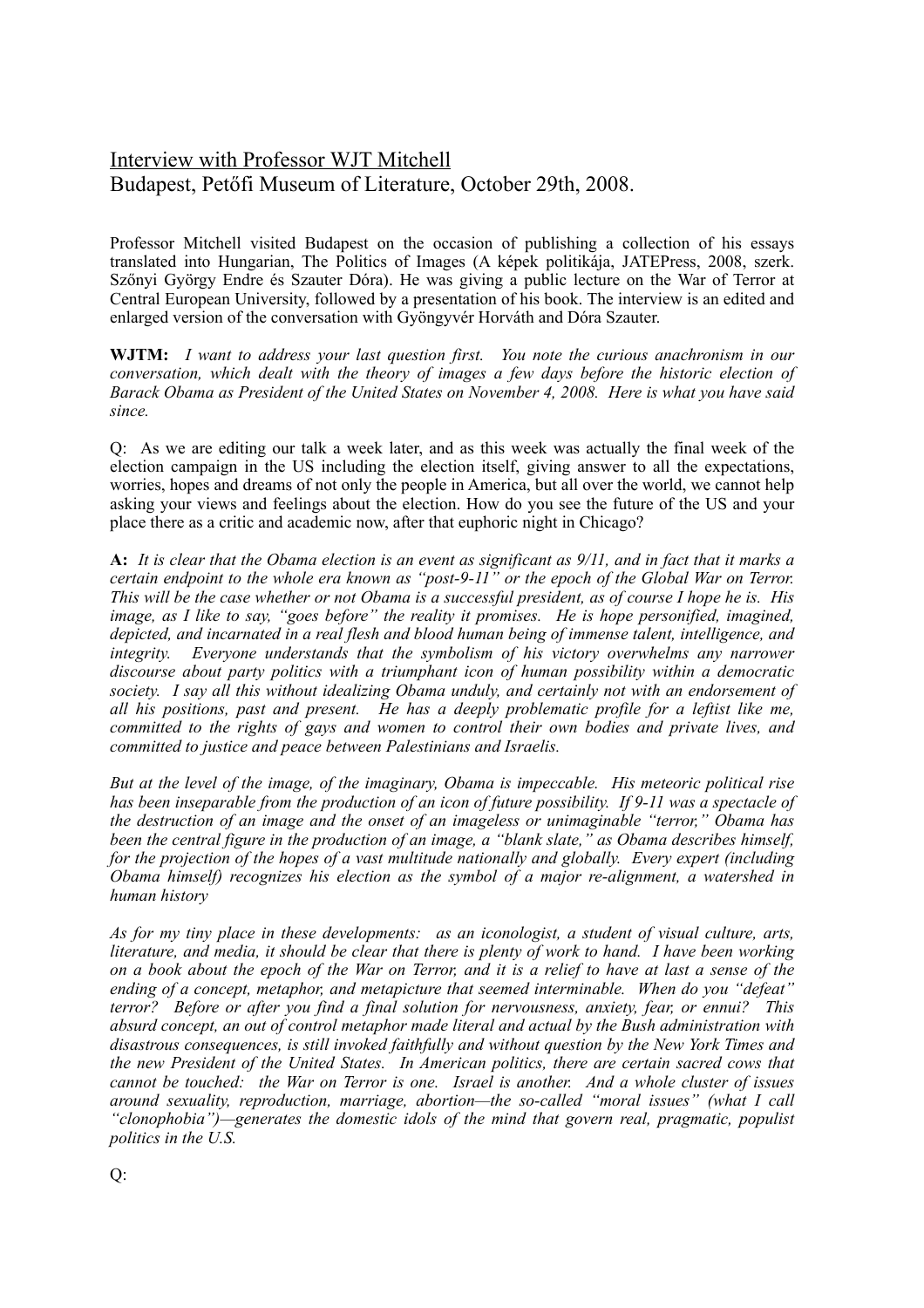I must tell you how lucky I feel that I'm finally able to ask the questions I've been collecting for the last few years. Even if since *Iconology* and *Picture Theory* you've published among others on the relationship between landscapes and power, the dinosaur as a cultural icon, and now you're into media theory, I'd like to ask you about the *pictorial turn* first. Western philosophy has been through eras of things, ideas, and words. Now, it's the time of images. How long do you think will this last? And what do you think comes after?

*I am going to work from your notes and try to reconstruct what I said.*

### $A$ :

The pictorial turn hasn't reached philosophy yet.

*What I should have said was that it seemed not to have reached Anglo-American philosophy, or even the awareness of an adventurous philosopher like the late Richard Rorty, who once told me that Wittgenstein's engagement with images, all the way from his "picture theory" of meaning to his claim in Philosophical Investigations that "a picture held us captive" was really not all that important. And of course Rorty's "linguistic turn" was my inspiration for the whole concept of the pictorial turn. If we had been talking about European philosophy, however, especially in France, Germany, and Italy, I would have said something quite different. Raymond Bellour has noted that the turn from words to images has been practically constitutive of French philosophy in the 20th century. And I think the reception of my concept of the pictorial turn has been much more engaged and far-reaching in Europe than in the United States, where it tends to be reduced to a vulgar slogan about "pictures taking over from words."* 

What is coming after the pictorial turn?

I don't know what is coming after. What do you think? Words, ideas, or things, probably. Philosophy returns from time to time to ideas already discussed.

*But more likely, it is returning to things. This is the wager we put on a special issue of Critical Inquiry a few years ago, with a special issue on "Things" edited by Bill Brown.* 

Maybe there's nothing else than things, ideas, words and images. And none exists without the other. *My whole sense of the relation of these terms in recent years has been that ideas, words, and images have enjoyed an increasing power over things and material practices more generally. Certainly a hallmark of the Bush administration was its claim to have surpassed what it called the "reality-based community" of policy experts. The Bush era was driven by ideas, very big, abstract ideas such as Freedom, Democracy, and of course Good and Evil. The problem is that their "ideas" were not based in critical reflection, and were not measured against realities. The Bushies were genuine idealists: they believed that they could re-shape their ideal world by force, and most notably, by bombing racalcitrant populations that did not welcome their ideas. That is the whole meaning of the War on Terror: it is a verbal conceit, a metaphor, an image, has been rendered literal, actual, and terrifyingly real. This process of literalization has also occurred with the peculiar trope of the cloning metaphor in our time, which is a literalizing and realizing of an ancient metapicture, the idea of the image as a living thing. The coupling of these two figures constitute the iconic constellation I have called "cloning terror." So how long will this last? Is it coming to an end? I hope so. What comes after, if we can trust the ability of Hollywood to predict the future, is disaster. As American comedian Bill Maher notes, every disaster film seems to require a highly popular Black president who seems powerless to stop the oncoming asteroid on a collision course with earth.* 

 $O:$ 

Your iconology is also emphatical about the ethics of images. *Picture Theory* ends with the suggestion that even if we can't change the world, we can make it better with a better understanding of images. I would argue with this point. To put it simply, it's becoming a commonplace that commercials are manipulating us. However, being aware of this does not prevent me from buying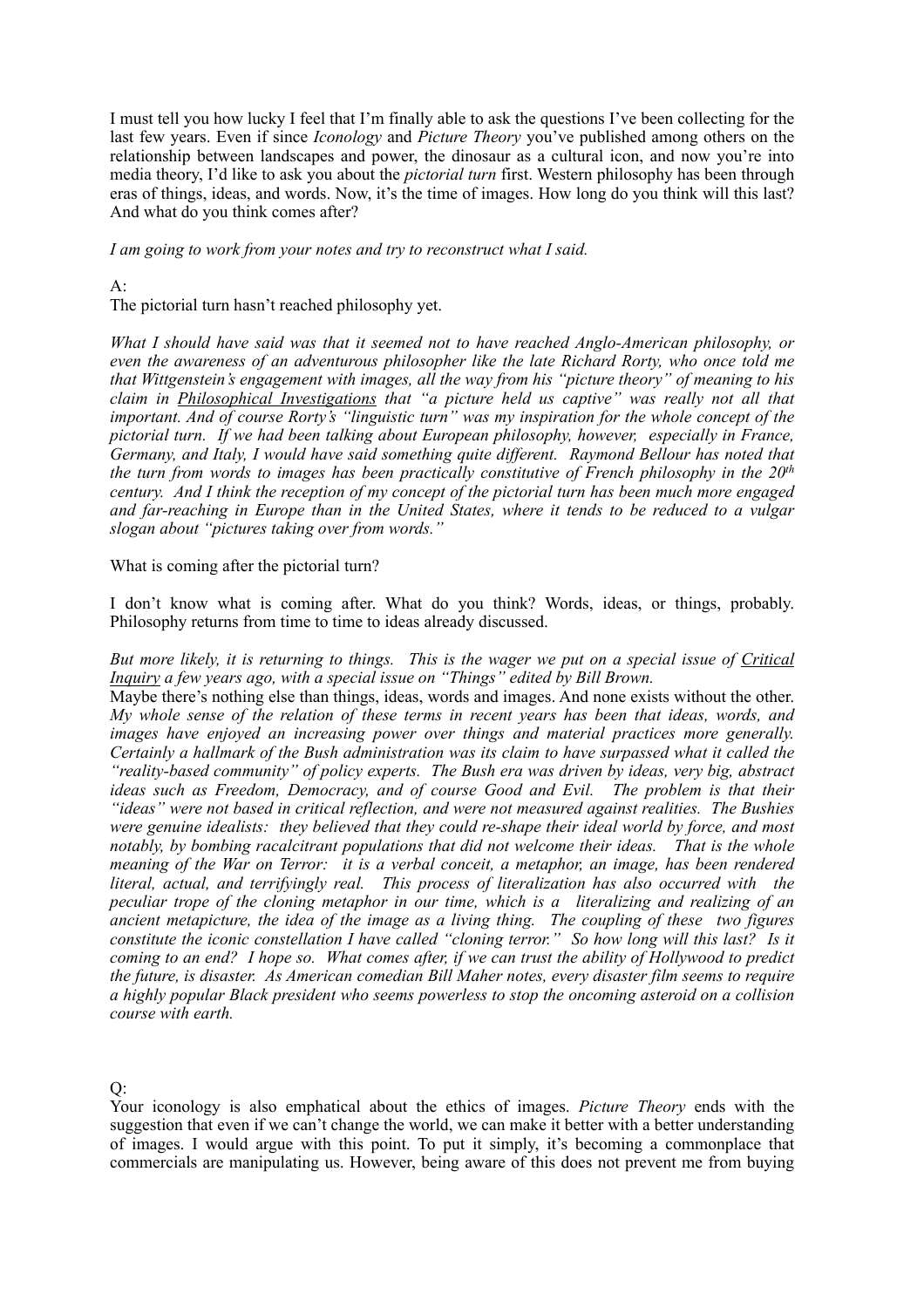the product days later. Image lives on somehow and run out of control. Does consciousness really save us?

#### A:

No, not at all. *That is why it is so difficult to persuade someone to give up a belief or an ideology by rational argumentation. [I confessed next to an embarrassing episode of weakness.] When I was in graduate school at Johns Hopkins in the 1960s, I spent my entire yearly stipend on a Ford Mustang convertible with a dark blue exterior and light blue leather interior. Men my age will understand what possessed me. It was not the car itself, but an image of the car with myself in it, and a gorgeous babe next to me. When I met my wife, she tolerated the Mustang with good humor, and later informed me that she picked me out as a husband in my spite of my auto fetishism. I told her that she fitted perfectly my image of a babe stretched across the hood of my car. This led to 40 years of marriage, so far.*

*So what's the point of "image critique" if it cannot successfully resist the power of images? Well, actually, I think it can produce a certain resistance, or immunization to infectious images. But it has to do so with appropriate antigenic images to counteract pathogenic images. Certainly the election of Obama, and the apotheosis of his image, has dealt a decisive blow to racist ideologies and the images that accompany them. In fact, within African-American visual cultural studies in recent years, it had already become commonplace to talk (albeit with a high awareness of anachronism) about a "post-racial" era. Once again, the image preceded the reality, in the form of a whole series of iconic Black figures in American popular culture—Tiger Woods, Michael Jordan, Colin Powell—and a whole new generation of artists, intellectuals, and political figures who belong a different era from the fiery, angry orators of the Civil Rights era—Jesse Jackson, the Reverend Wright. African American visual artists in recent years have moved beyond the imagery of identity politics into more complex explorations of bodies, visuality, and the shifting, multiple codes of identification. Darby English's brilliant book on "post-racial" Black art, How to See a Work of Art in Total Darkness, is the best thing I know on this whole process.* 

*Above all, we must detach image critique, or critical iconology, from a default language of iconoclasm, which dreams of destroying bad images, or just all images* tout court**.** *I've always been suspicious of the rhetoric that pretends to destroy images. I prefer the Nietzschean strategy of "sounding the idols" with a hammer or (even better) a tuning fork. No dreams of destruction, or annihilation of the offending images, but a critique that makes them speak, makes images disclose their emptiness or their plenitudinous harmonies—sometimes both at the same time.* 

#### $O:$

This is a question I must ask you not only because the title of our compilation is *The Politics of Images* but also because it is the end of October 2008 and it couldn't be more up to date. To what extent has the presidential election in the US been a rivalry of images?

A: *It has absolutely been dominated by images, and you hardly need me to lay that out for you. Elections are always about images: images of attack and caricature; the invocation of stereotypes; acts of defacement. And then there are the idealized images, crystallized as sound-bites: youth, energy; age, experience. Most important, there is the image of the elected sovereign, sanctified in the secret holy ritual of the election, the fundamental mystery of democracy as a secular religion. It always amazes me that the moment of election produces such a striking transformation in the image of the President-Elect: Obama goes from being a popular icon, a rising star, an object of slurs and racist assaults, of ridicule as a "mere celebrity," a hollow, vain idol in one night to become a hallowed object, an incarnation of a national imaginary. At the first press conference after his election, the entire press corps rose to its feet when he entered the room, a sign of respect that would have been unthinkable a few days earlier. The election sanctifies him, which of course also has dangerous consequences. His elevation to the Elect means that any transgression (see Bill Clinton) that defiles the sacred precincts of the Oval Office becomes the object of a quasi-religious persecution and revenge. Among Obama's many talents is his understanding of imagery, both his*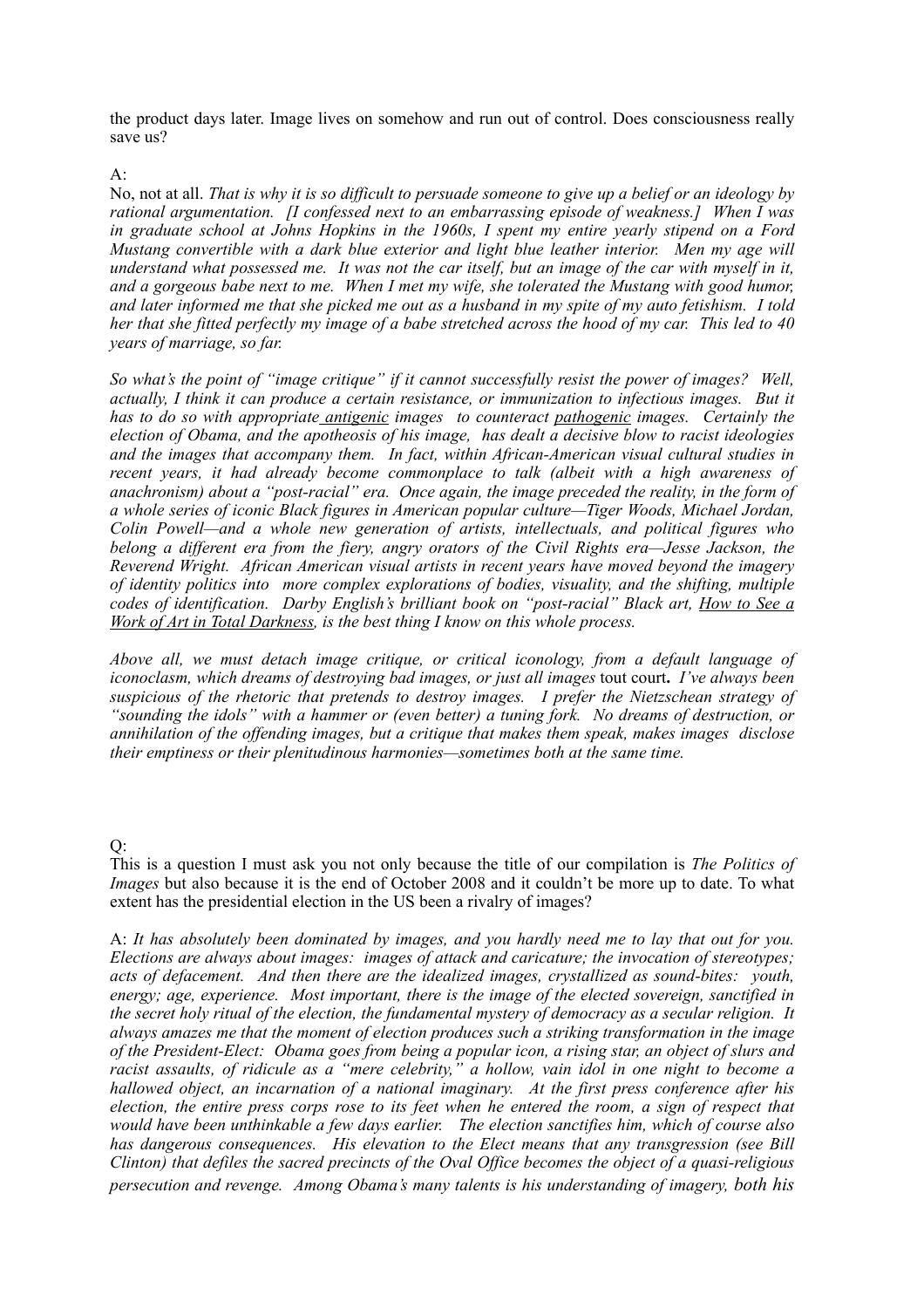*own individual iconicity, and the more general cultural framework in which he operates. He showed astonishing maturity and good judgment in the campaign, reining in his own rhetorical skills and concentrating on projecting an image of gravitas and maturity. A candidate needs to project himself as presidential to have any hope of actually becoming president. As always, the image goes before the reality.* 

 $Q$ :

One of the first conclusions of my students when reading Picture theory was that pictures are things to be afraid of. In a review on Picture Theory I even read "Mitchell, the iconophobe." Do you consider yourself an iconophobe?

*Not at all. I can't understand how anyone who read my books carefully could come to this simpleminded conclusion. The fact is that*

I love images. I was raised as a Roman Catholic and learnt to respect them. I was also told not to worship them, *and that an over-estimation of images could lead beyond proper veneration to improper adoration, and the turning of the image into an idol with magical powers. So my love of images is not a simple or unmixed emotion, but a provocation to analysis, critique, and an enlarged understanding of the power of images for both good and evil.* 

Iconophobes know more about—*or perhaps I should have said, they have a greater estimate of-* the power of images than anyone else. *They think that images have great powers over other minds (not their own, of course). They tend to project fantasies of what idolaters must be like—subhuman, perverted, victims of a brutish false religion that degrades them morally.* 

They know more even compared with those who worship images.

*More precisely, they always have to claim a true understanding of images, in contrast to the benighted, superstitious knowledge they attribute to the idolater. The key thing to understand here is that iconophobia and iconophilia, iconoclasm and idolatry, are not neatly separable binary oppositions, but the constitutive dialectics of image effects. An iconophile can and probably will fear images as well as adore them, just as any form of love worth the name will include an admixture of aggression and fear. To be in love, after all, is to be (so we say) "in thrall" to someone else, in a position of subjection and vulnerability.* 

*Idolatry and iconoclasm then are social relationships mediated by images, as of course are all social relationships. The problem of the image is therefore coeval with the problem of the Other, and all our relationships with other people, singly and collectively, are mediated by images in the form of stereotypes, caricatures, and fantasy-laden narratives. And the Other is routinely described as someone who over-values certain images, who is an idolater. That is why what I call "secondary beliefs"—beliefs about the beliefs of other people—are so pervasive in the attribution of fetishism and idolatry to others, most notably religious and racial others. Iconology could perhaps use an intervention from game theory, which analyzes the way people try to predict the behaviour of their antagonists, to produce an account of the imputation of idolatry.*

You told the Story of a young Taliban student. Private conversation about the Buddha statues destroyed: not because we hate it but because you love it so much. Give us 5 million dollars to feed our children and we keep the statues.

*Yes. This story illustrates the question of secondary beliefs about images perfectly. The Taliban student explained that the reason the Bamiyan Buddhas had to be destroyed was because the West was making such a fetish of them, not because the Taliban themselves were worried that a local cult might spring up around them. The more publicity and money the West showered on the statues, the more determined the Taliban became to destroy them. And the destruction, by the way, was not merely the annihilation of these images, but the production of secondary images of the destruction*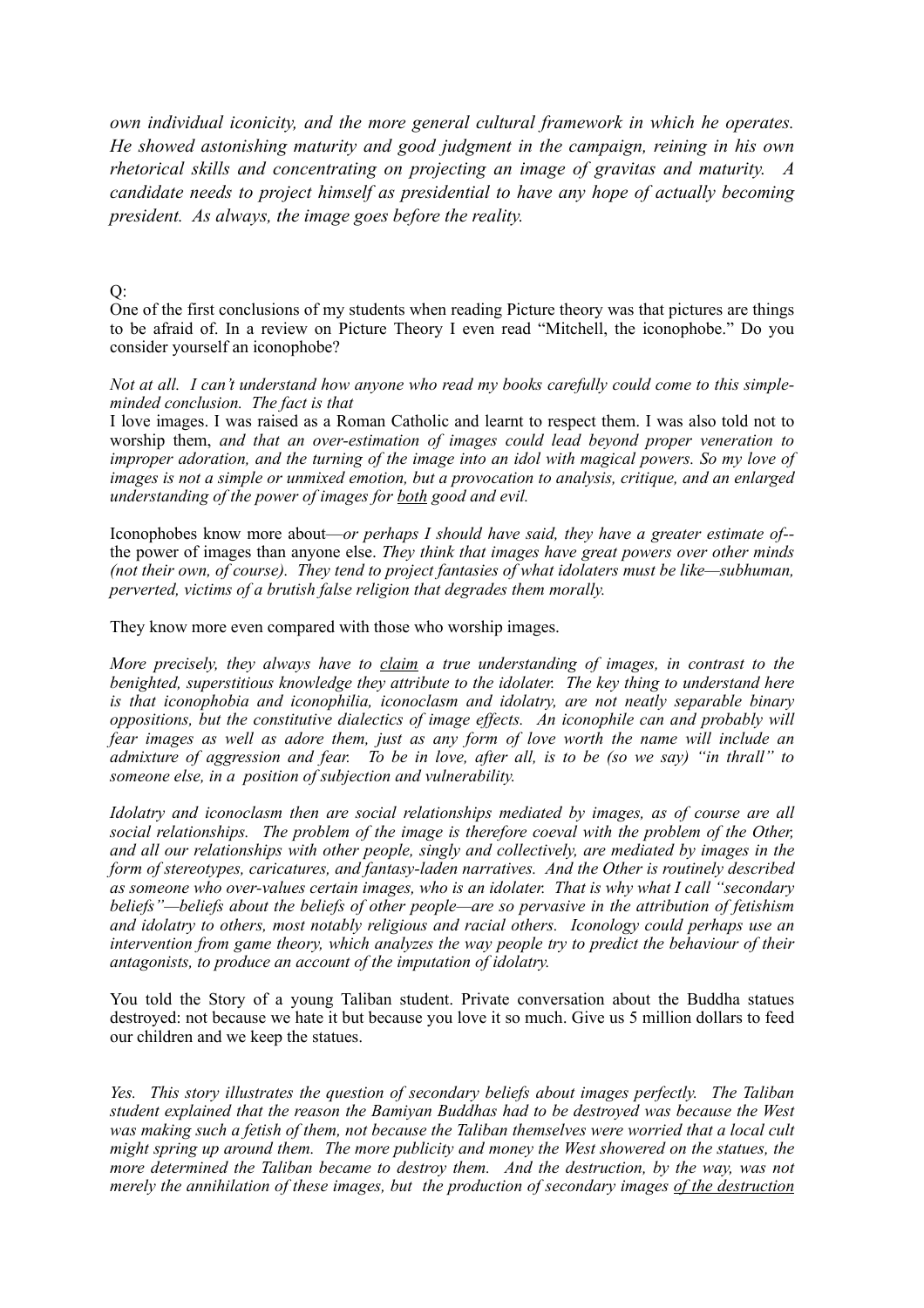*that were circulated widely by the Taliban in calendar art, as evidence of a holy act. Iconoclasm is often, as in this case, not merely the destruction of an image, but the production of an image of destruction.* 

#### Q:

We have heard a lot today about war, terror, and politics, I would like to move away from this topic to art history writing and to its relation to visual culture.

Visual culture is now more of an institutionalized discipline, it found its place and it is accepted and thought widely. However, here in Hungary, art history writing is still following a quite traditional route, which is nearer to and influenced more by the German traditon than by the Anglo-Saxon. It is not articulated clearly, but I have a feeling that many art historians, mostly those from the older generation, are afraid of visual culture as a phenomena, as they think that visual culture would simply consume, absorb traditional art history writings and that would mark the end of that tradition. I would like to hear your opinion on this view. Do you think visual culture got an adequate reading?

*I think visual culture is, from one point of view, simply the expanded field of art history. But of course it is also an expanded field for other disciplines such as cinema studies, anthropology, and studies in literature and culture. I've argued that it is an especially "dangerous supplement" for art history because it takes up the general issue of visual images, and the seeing of the world as such, which should have been central to art history, but was somewhat shunted aside in its development (but not by figures like Aby Warburg). I can see why art historians might find it threatening, but I think the anxiety is misplaced. I think it brings new frontiers to art history (scientific and medical imaging; mass media; fashion and advertizing; the world of the ordinary and the everyday). It's less a threat than an opportunity to apply the skills central to art history formal and contextual analysis; iconography and iconology; the critique of style and modes of representation—into other fields that are discovering the pictorial turn, but have hardly a clue to how to deal practically with it.* 

#### $O:$

Linked to my earlier question, surprisingly you, as a par excellance visual culture person said in an interview, that you appreciate very much the early German art historians' approach, and that of the Vienna School scholars, and see their work as a possible modell to follow. Perhaps it is related somehow to what Mieke Bal said, that 'close reading' has gone out of style, or what Michael Ann Holly wrote, that in its origins, art history was more interpretive discourse, and was engaged more with theoretical issues. I am interested why do you see the early Vienna School art historians as still relevant to study and follow?

A: *As I mentioned above, I think the Vienna School had a much more ambitious program than later art history, and that a general field theory of iconology that would trace the migrations of images across the media, was central to the initial impulse of art history. I disagree with Mieke Bal that "close reading has gone out of style." I think close reading will never, and should never, be minimized as an essential feature of iconological practice. But I also want an iconology that maps the routes and boundaries of image circulation, their evolution and taxonomy, the way they move*  into and out of works of art, and across the borders of media. That is why I have to insist that *"visual studies" is not some ultimate horizon, but itself a delimited field of study that cuts across iconology at a ninety degree angle, and perhaps across media studies at some other acute or obtuse angle. Not all visual experiences are of images (in fact, most of them are not). And not all images are visual. An image is not just a graphic or optical depiction; it can also be a verbal likeness, a metaphor. (This is Peirce's elementary semiotics of the icon). Images circulate across the borders between different types of media, and visuality is only one component or element of any conceivable medium. All media are mixed media, with distinct and specific sensory ratios of sound and sight and tactility, as well as specific semiotic ratios of iconicity, indexicality, and symbolism. So iconology, visual studies, and media studies have to be understood as distinct gateways into the*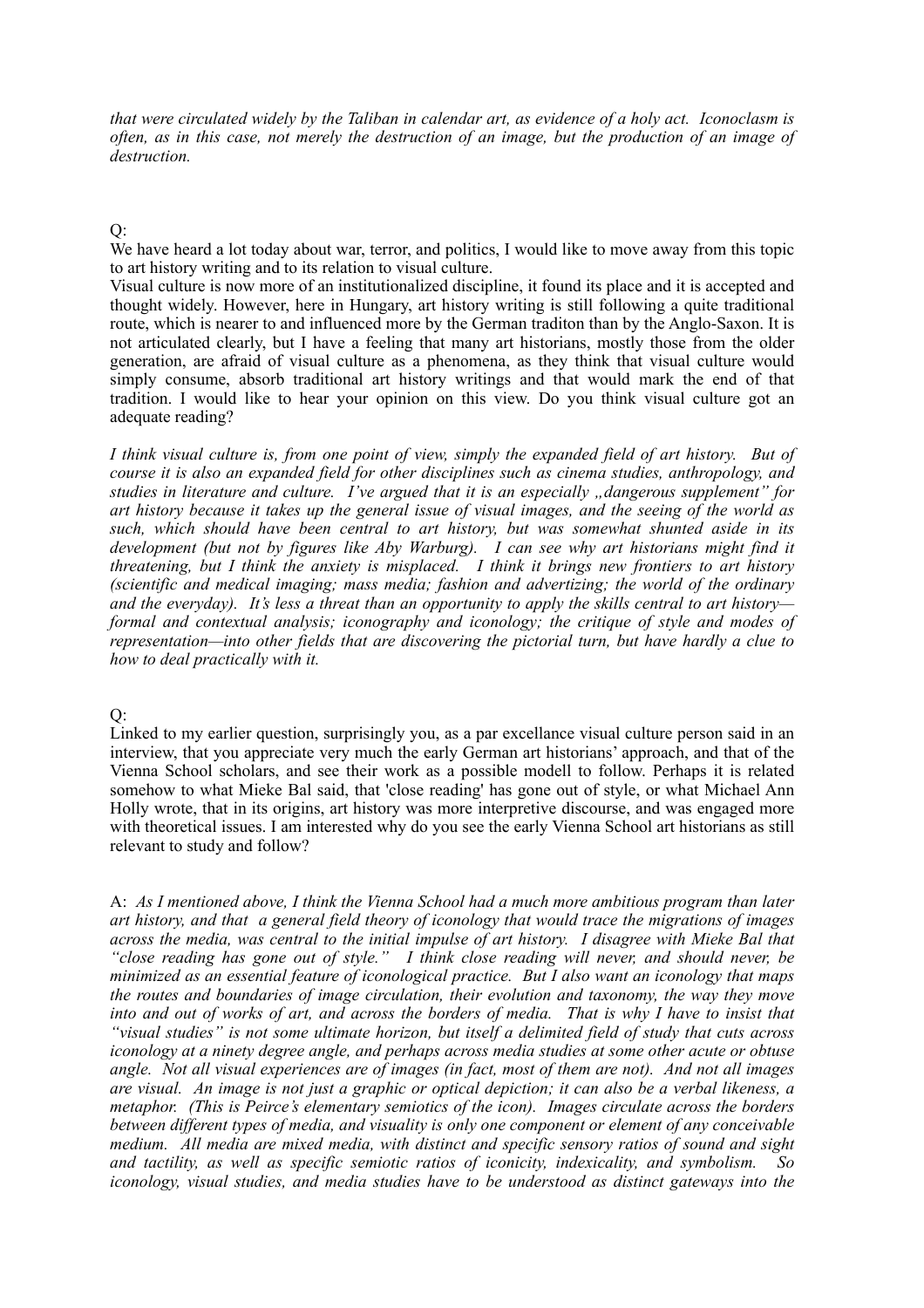*whole realm of human culture and symbolic behaviour. Each has something to contribute, and each has a slightly different relation to the academic field known as art history, which is a multi-medial discipline if there ever was one.*

Q:

I would like to quote a short passage from your book the Picture Theory (p209). It is referring to a museum context, where, as you have written, people spend more time reading the labels than actually looking at the pictures. The quotation goes like this: "Texts present in general, a greater threat to concepts of the "integrity" or "purity" of images than vice versa. For one thing, they unavoidably an literally impose themselves within and around the pictorial object, on the walls, outside, inside, and on the frame, even "in the air" through which the object is seen and discourse about it is conducted." How can we protect images from texts? Do they need to be protected? Should we do this? Or can we do this at all? Or will images protect themselves?

A: *We cannot ultimately protect images from texts. But surely this has been one of the central goals of art history: to insist on looking at images with sustained attention to all their features style, iconography, materiality, context, social use, psychic effects—without reducing them to a wall label. The paradox is that art historians also provide the wall labels, but (one hopes) always with an implicit warning to the user: this is not the whole story. This is just a starting point.* 

*And in any case, images have their own quiet way of resisting reduction to verbal formulas and messages. The evidence for this is everywhere: in the highly variable subjectivity of beholders' responses; in the tendency of images to outstrip the narratives that are supposed to explain them, and the historical "explanations" that are thought to contain them. Michel Foucault urged viewers of Velasquez's Las Meninas to forget what they know, all the proper names and dates that obstruct the perception of this painting, in order to allow a "grey, anonymous language" to sublimate itself out of the painting.*

## $O:$

We know that our way of seeing and our understanding through the act of seeing have biological, environmental and cultural roots as well. In the context of art history, you pointed out a problem, that although dealing with images, art history has not developed yet a theory of seeing. I entirely agree with your opinion, and would like to know in details what precisely do you mean on theory of seeing. I am asking this question knowing that a new approach has emerged in art history, called neuroarthistory (John Onians), which is trying to develop a method that would take in account the biologically and environmentally determined factors of seeing. Neuroarthistory claims that these factors do influence the art-making processes of certain cultures, regions and artists. Were you thinking about this biological base when talking about the theory of seeing? Would it really art history's job to develop this theory?

A: *Yes, although I would be wary of attaching myself to any reduction of the visual process to a biological automatism. I think we can learn a great deal from those who study the automatisms and reflexes of seeing, and in fact there is a long tradition of this kind of work that pre-dates neuroscience, in Rudolf Arnheim's use of gestalt psychology, and J. J. Gibson's classic work, The Perception of the Visual World.* [check title] When I argued in "Showing Seeing" (in What Do *Pictures Want?) that the visual process has to be understood as a complex dialectic between nature and culture, this is what I had in mind. I am happy to welcome insights from cognitive science and neuroscience, but not if they become a straitjacket that prevents us from taking account of vision as a field of cultural semiosis, affect, and desire. The psychoanalysis of the visual process is, to me, just as indispensable as the account of seeing as cognition and reflex. Visual culture is premised on the notion, not only that vision is culturally constructed, but that culture is visually constructed. We will not have a proper balance in this field until we have grasped both ends of this structure.*